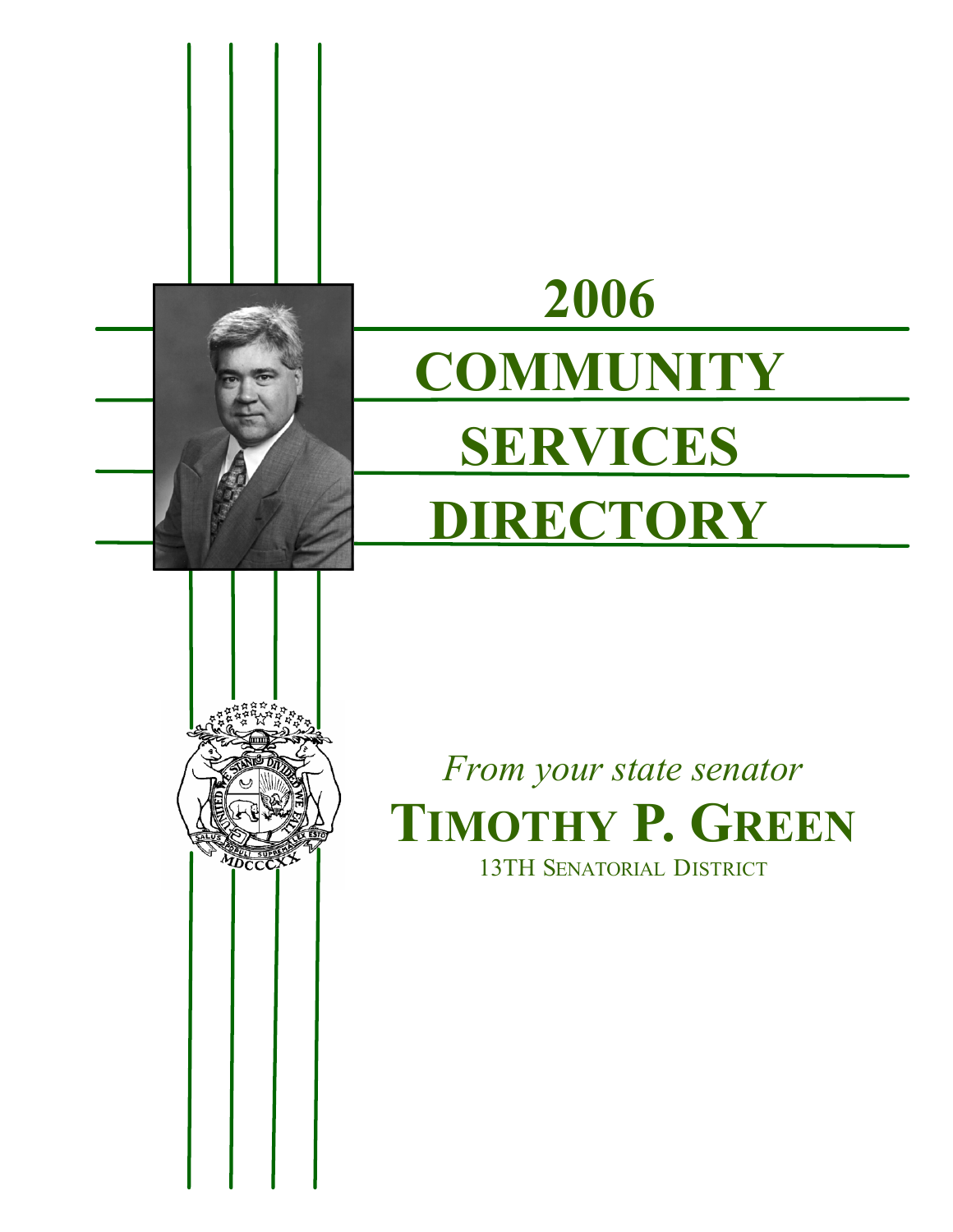

*Dear Neighbors,*

*There are many resources available to Missouri citizens through state and local agencies. However, in many cases, people fail to take advantage of these services because they are unfamiliar with existing organizations and the programs they offer.*

*It is my pleasure to present to you the 2006 Community Service Directory for the 13th Senatorial District. I hope that you will find it to be a quick and easy reference for locating city, county, state and federal telephone numbers and addresses for your reference and convenience.This guide includes phone numbers, addresses and other pertinent data that you may find helpful.*

*If you do not find the information you need in this directory, or find your questions still unanswered, please do not hesitate to contact my office. My staff will be happy to assist you.*

*As your state senator, it is a privilege to serve you and I take great pride in representing you in the 13th District. I am always interested in discussing legislative issues orto assist you with any problems involving state government. Your concerns are important to me, and my door is always open to you.*

*Sincerely,*

Duen\_

*Timothy P. Green State Senator 13th Senatorial District*

*The services and information contained in this book were available and accurate as of March 2006. The contents of this directory are for informational purposes only and do not endorse or imply eligibility or availability.*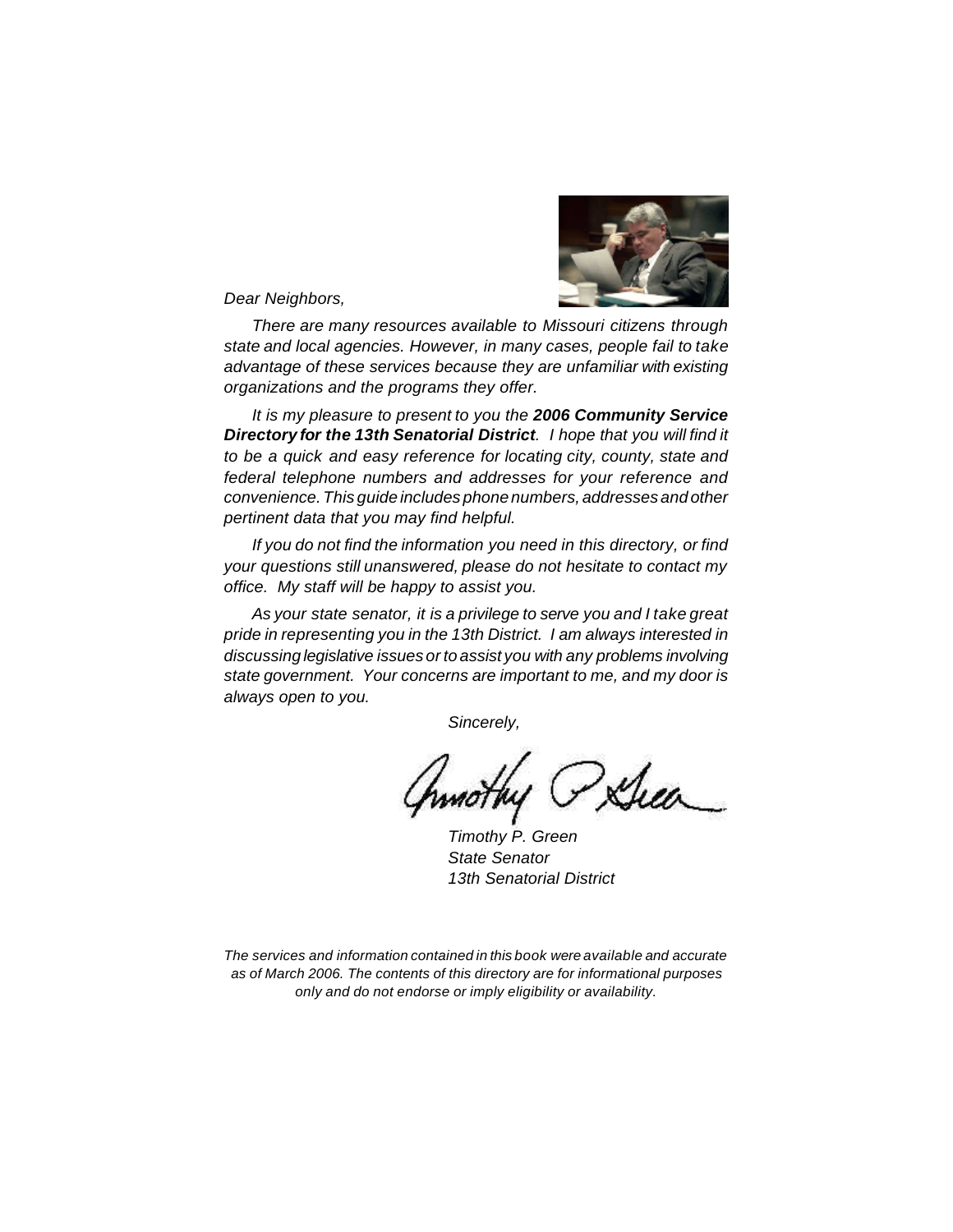### TABLE OF CONTENTS

| <b>EMERGENCY SERVICES</b> |  |
|---------------------------|--|
|                           |  |
|                           |  |
| <b>WHEN YOU NEED HELP</b> |  |
|                           |  |
|                           |  |
|                           |  |
|                           |  |
|                           |  |
|                           |  |
|                           |  |
|                           |  |
|                           |  |
|                           |  |
|                           |  |
|                           |  |
|                           |  |
|                           |  |
|                           |  |
|                           |  |
|                           |  |
|                           |  |
|                           |  |
|                           |  |
|                           |  |
|                           |  |
|                           |  |
|                           |  |
|                           |  |
|                           |  |
|                           |  |
|                           |  |
| <b>GOVERNMENT OFFICES</b> |  |
|                           |  |
|                           |  |
|                           |  |
|                           |  |
|                           |  |
|                           |  |
|                           |  |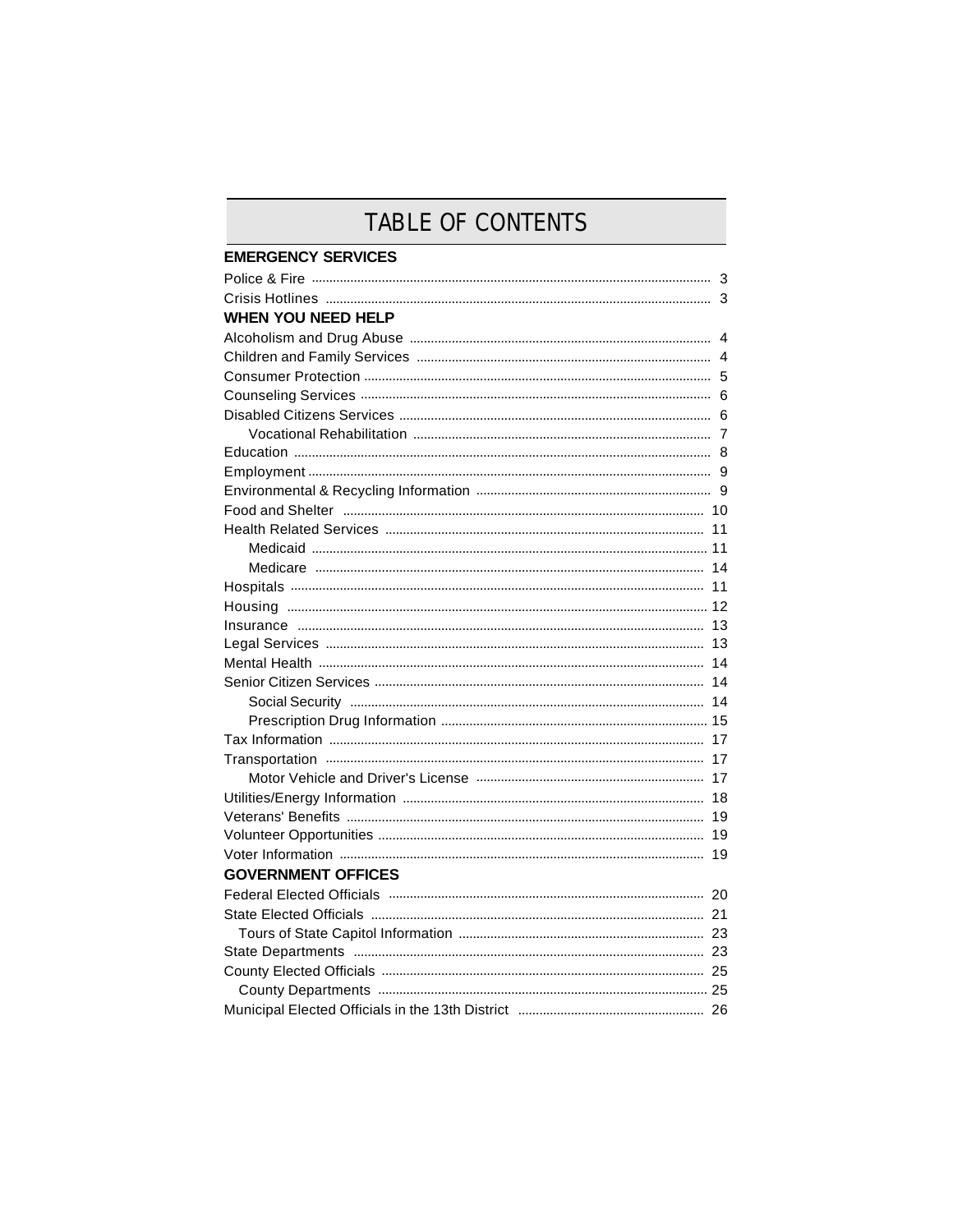## **Emergency Services**

**FOR ALL AMBULANCE, FIRE OR POLICE EMERGENCIES**  **DIAL**

FIRE OR POLICE EMERGENCIES<br>
For your safety and convenience, St. Louis City and County have consolidated **their respective emergency numbers and established a 911 emergency number. At any time of the day or night, you may contact needed emergency services simply by dialing 911 and giving the following information:**

- **1. Nature of the emergency.**
- **2. Exact location street address, community.**
- **3. Number of the phone from which you are calling.**

#### – **POLICE** –

### – **STATE HIGHWAY PATROL** –

| 599 Mason Road      |  |  |
|---------------------|--|--|
| St. Louis, MO 63141 |  |  |
|                     |  |  |

### **CRISIS HOTLINES**

|                                       | (after 4:00 p.m.) (314) 644-5886 |
|---------------------------------------|----------------------------------|
| Life Crisis Services, Inc. (24 Hours) |                                  |
|                                       |                                  |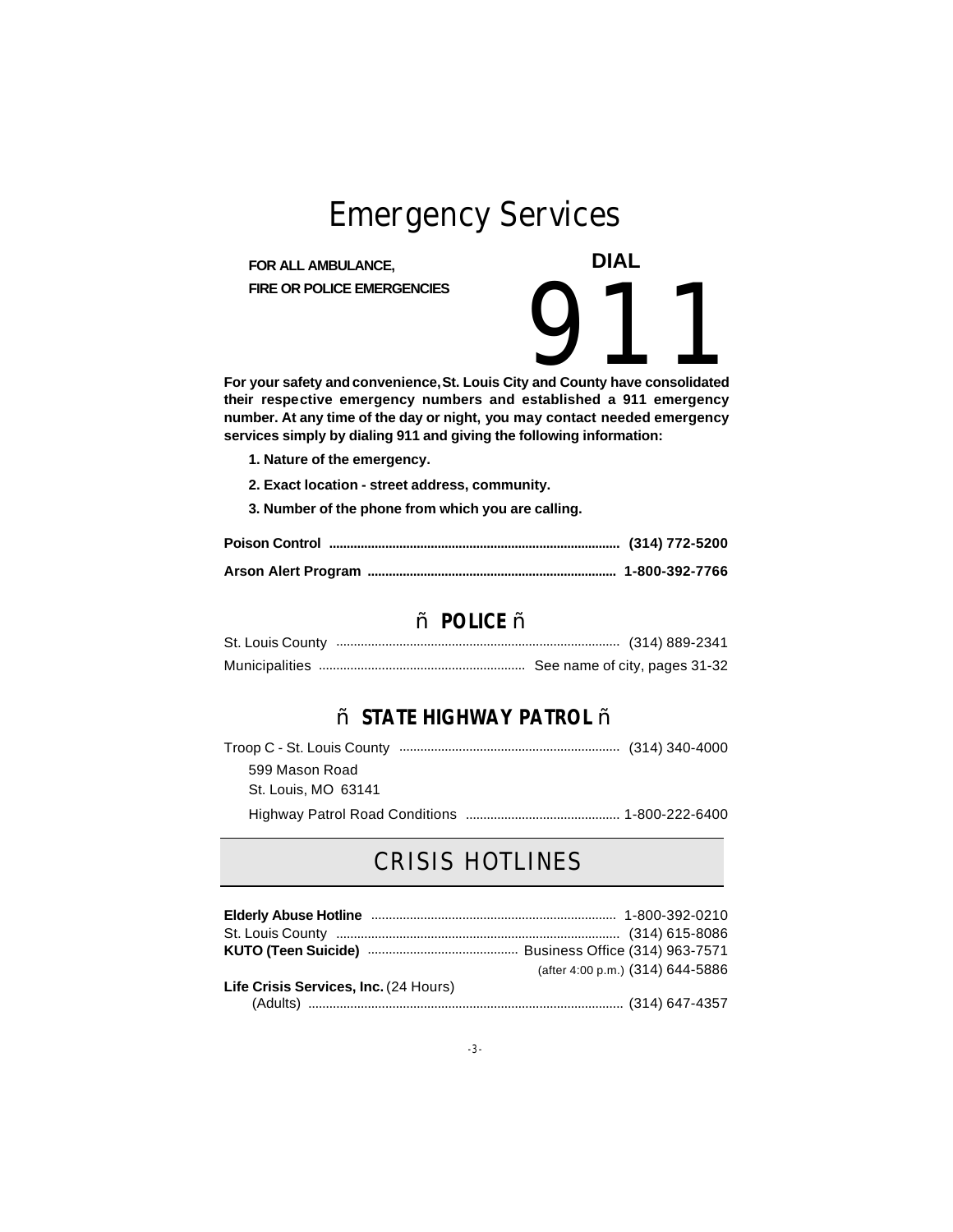| Suicide Crisis and Referral Center |  |  |  |  |  |  |
|------------------------------------|--|--|--|--|--|--|
|------------------------------------|--|--|--|--|--|--|

| 1423 S. Big Bend Blvd., 63117                                        |  |
|----------------------------------------------------------------------|--|
|                                                                      |  |
|                                                                      |  |
|                                                                      |  |
| St. Louis Housing Resource Center  (Homeless Hotline) (314) 802-5444 |  |
| Women's Support & Community Service Hotline  (314) 531-2003          |  |

### **WHEN YOU NEED HELP**

### **ALCOHOLISM AND DRUG ABUSE**

| 2683 Big Bend Blvd., 63143                           |  |
|------------------------------------------------------|--|
|                                                      |  |
|                                                      |  |
| Dept. of Mental Health, Div. of Alcohol & Drug Abuse |  |
| 5400 Arsenal St., Mail Slot A-419, 63139             |  |
|                                                      |  |
| 3010 Washington, 63103                               |  |
| <b>St. Louis Area National Council on</b>            |  |
|                                                      |  |
| 8790 Manchester, 63144                               |  |

### **CHILDREN & FAMILY SERVICES**

| American Red Cross C St. Louis Area Chapter  (314) 516-2800                                                                                                                                          |  |
|------------------------------------------------------------------------------------------------------------------------------------------------------------------------------------------------------|--|
|                                                                                                                                                                                                      |  |
|                                                                                                                                                                                                      |  |
| 3309 S. Kingshighway, 63139                                                                                                                                                                          |  |
|                                                                                                                                                                                                      |  |
| The Division of Family Services provides a toll free, confidential telephone service<br>to report all suspected cases of child abuse and neglect. Social workers will<br>investigate all complaints. |  |
|                                                                                                                                                                                                      |  |
|                                                                                                                                                                                                      |  |
| Department of Family Services-Information Line  1-800-392-1261                                                                                                                                       |  |
|                                                                                                                                                                                                      |  |
| Providesservicesto children, seniors, families, including counseling, emergency shelter<br>for victims of abuse or neglect, employment preparation & others.                                         |  |
|                                                                                                                                                                                                      |  |
|                                                                                                                                                                                                      |  |
|                                                                                                                                                                                                      |  |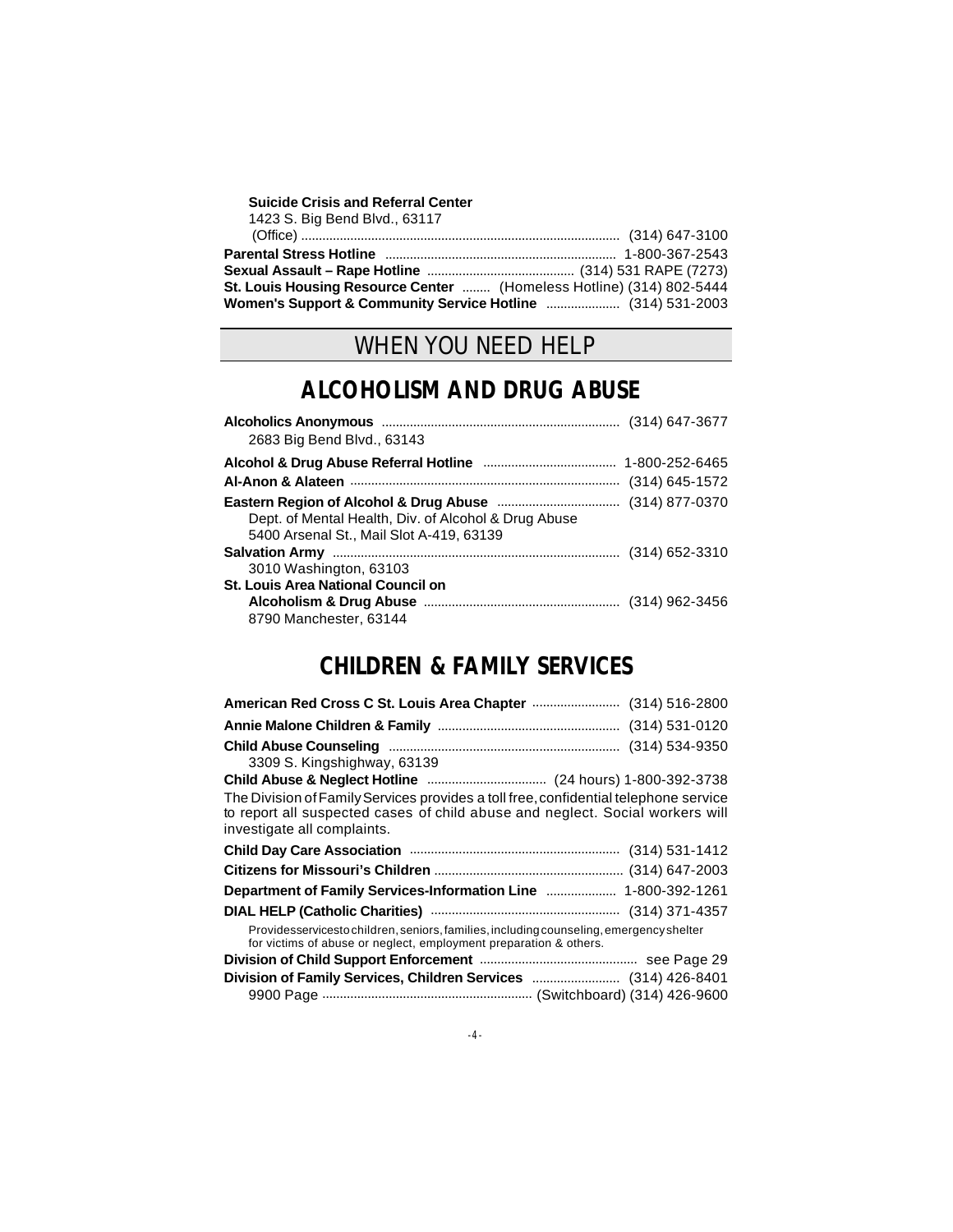| 10950 Schuetz Rd., 63146                                                                                                                                           |  |
|--------------------------------------------------------------------------------------------------------------------------------------------------------------------|--|
|                                                                                                                                                                    |  |
|                                                                                                                                                                    |  |
|                                                                                                                                                                    |  |
|                                                                                                                                                                    |  |
| Provides emergency assistance forbasic needs; health services, youth after school<br>programs and recreational and community outreach to individuals and families. |  |
|                                                                                                                                                                    |  |
| St. Louis Children's Hospital at                                                                                                                                   |  |
|                                                                                                                                                                    |  |
|                                                                                                                                                                    |  |
|                                                                                                                                                                    |  |
| (CORP, Youth & Veterans' Programs)  TTY (314) 615-4425                                                                                                             |  |
|                                                                                                                                                                    |  |
| Free food, clothing, counseling and education servicesto the needy without regard<br>to race, creed or color.                                                      |  |
|                                                                                                                                                                    |  |
|                                                                                                                                                                    |  |
| Offersmany servicesto the community, including, cultural enrichment, education,<br>employment, housing, health services and research.                              |  |
|                                                                                                                                                                    |  |
|                                                                                                                                                                    |  |
| 6816 Washington Ave. (Counseling, temporary housing for runaways)<br>St. Louis, MO 63130                                                                           |  |

### **CONSUMER PROTECTION**

| Learn about recalls or report hazardous aspects of a car.                        |  |
|----------------------------------------------------------------------------------|--|
|                                                                                  |  |
|                                                                                  |  |
| 1300 Hampton, 63139                                                              |  |
|                                                                                  |  |
| <b>Consumer Credit Reports</b>                                                   |  |
| Individuals can check their credit status. A fee may be charged for the service. |  |
|                                                                                  |  |
|                                                                                  |  |
|                                                                                  |  |
|                                                                                  |  |
| Missouri Dept. of Insurance Consumer Information  1-800-726-7390                 |  |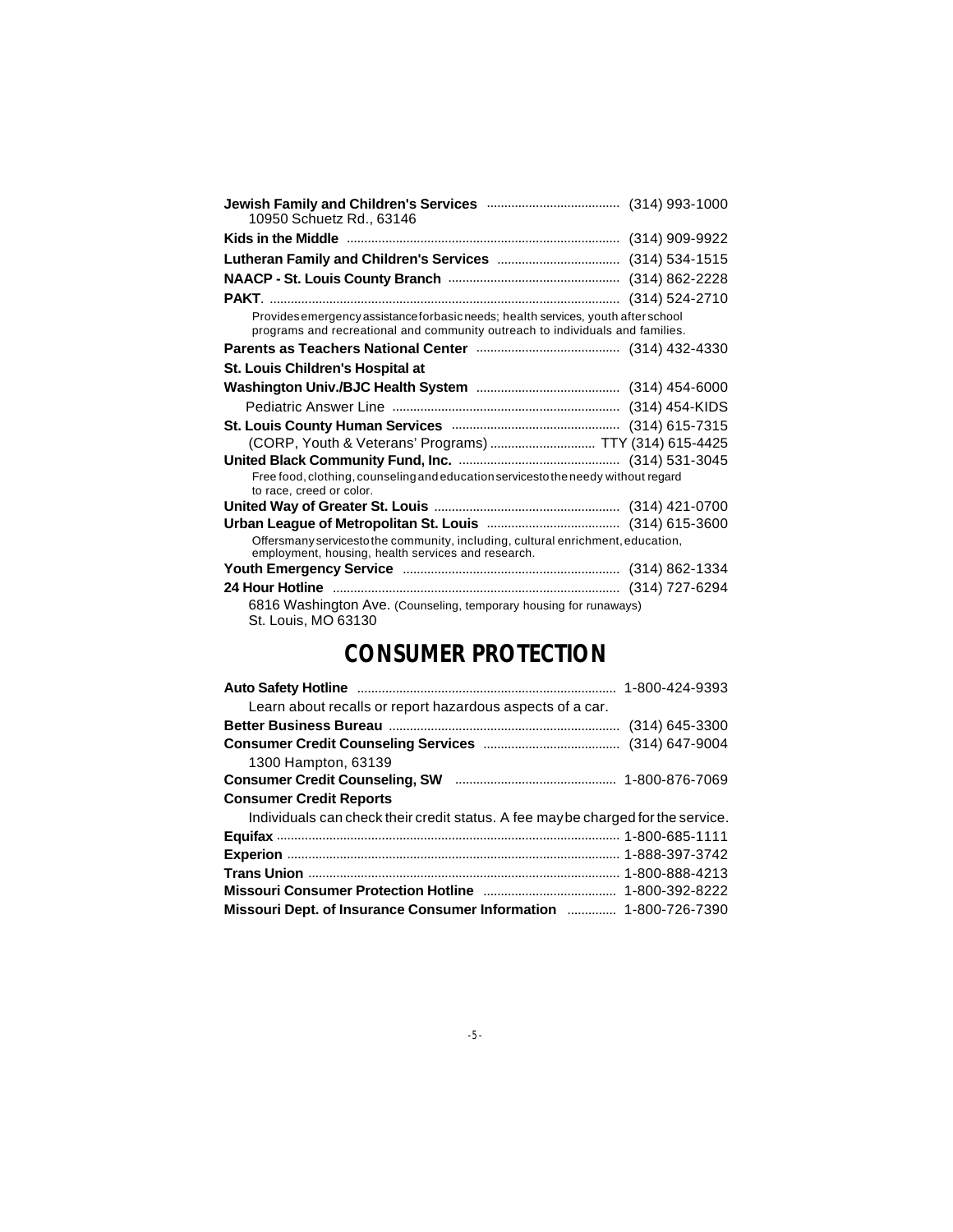

**To add your name to the Missouri No Call List: Call toll free 1-866-662-2551 or Visit the No Call website www.moago.org**

| Office of the Missouri Attorney General,                |  |
|---------------------------------------------------------|--|
|                                                         |  |
| Office of the U.S. Attorney General,                    |  |
| U.S. Consumer Product Safety Commission  1-800-638-2772 |  |

### **COUNSELING SERVICES**

| 3540 Marcus Ave., 63115                                                             |                |
|-------------------------------------------------------------------------------------|----------------|
|                                                                                     |                |
| Information and Referral Service - United Way  (314) 421-4636                       |                |
|                                                                                     |                |
| Women's Self-Help Center (24 hours) (same as Rape Hotline)  (314) 531-2003          |                |
| (Emergency assistance for rape and abuse victims)                                   |                |
|                                                                                     |                |
| 6816 Washington, 63130                                                              |                |
|                                                                                     |                |
|                                                                                     | 1-800-899-KIDS |
| <b>DISABLED CITIZENS SERVICES</b>                                                   |                |
|                                                                                     |                |
|                                                                                     |                |
| Delta Gamma Center                                                                  |                |
|                                                                                     |                |
|                                                                                     |                |
| Developmentally Disabled Regional Center  (314) 340-6500<br>211 N. Lindbergh, 63141 |                |
|                                                                                     |                |
| P.O. Box 1668, 3315 W. Truman Blvd., Jefferson City, MO 65102                       |                |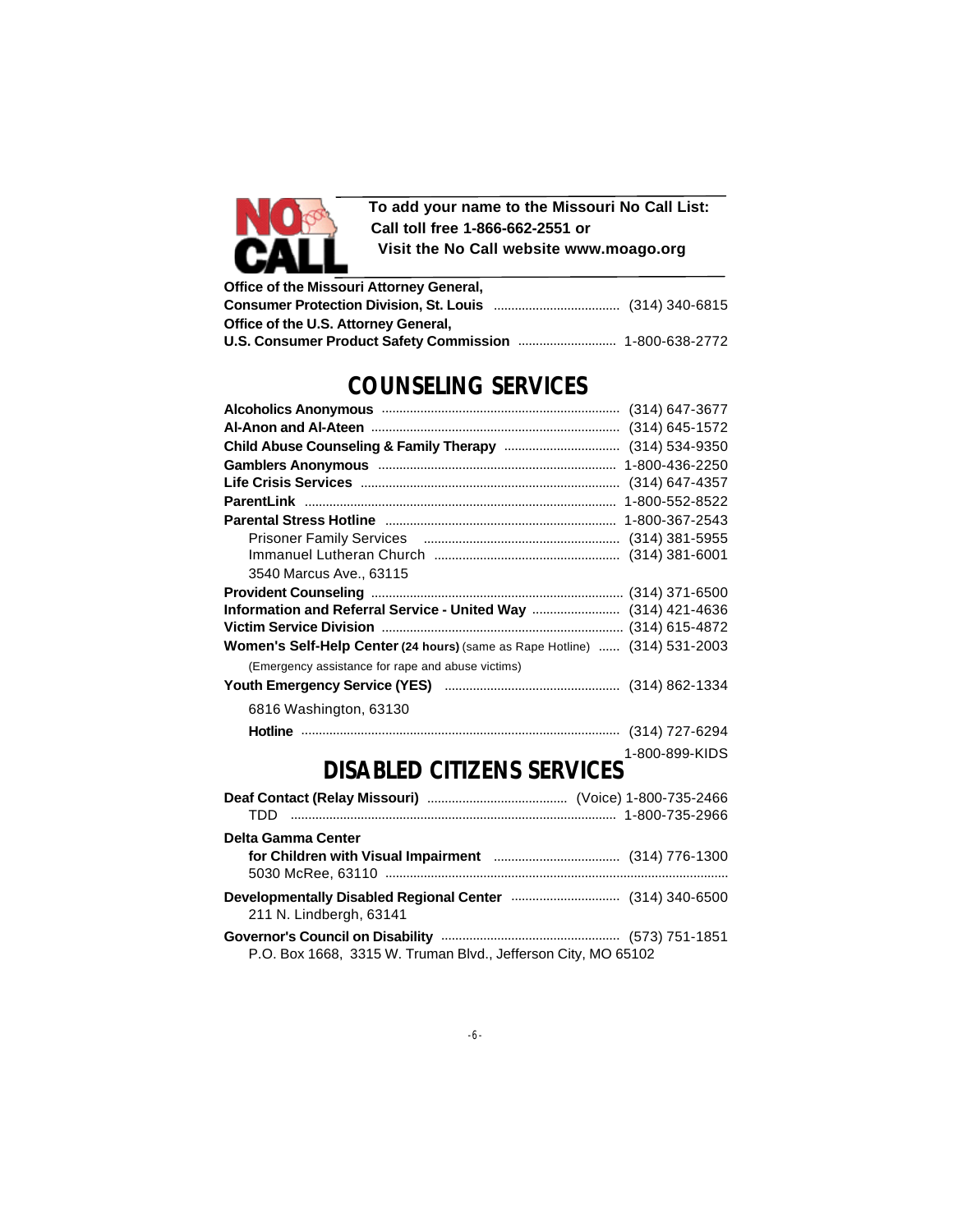| Jamestown New Horizons - Riding for the Disabled  (314) 741-5816<br>15350 Old Jamestown Rd., 63034 |  |
|----------------------------------------------------------------------------------------------------|--|
| (Provides horsemanship experience for the mentally & physically disabled - all ages)               |  |
| <b>Life Crisis Services</b>                                                                        |  |
| Business Office (314) 647-3100                                                                     |  |
| <b>Metropolitan Employment &amp;</b>                                                               |  |
|                                                                                                    |  |
| 165 Cross Keys Shopping Center, 63033                                                              |  |
|                                                                                                    |  |
| P.O. Box 809, Jefferson City, MO 65102                                                             |  |
|                                                                                                    |  |
| 2941 S. Brentwood Blvd., 63144                                                                     |  |
| 3815 Magnolia, 63110                                                                               |  |
|                                                                                                    |  |
|                                                                                                    |  |
| <b>Radio Information Service for the</b>                                                           |  |
|                                                                                                    |  |
| (Provides, at no charge, special radio receivers that broadcast useful information to the blind    |  |
| and print handicapped newspapers and other periodicals)                                            |  |
|                                                                                                    |  |
| 10449 St. Charles Rock Road, Suite 401, 63074-1827                                                 |  |
| St. Louis Association for Retarded Citizens (SLARC)  (314) 569-2211                                |  |
| 1816 Lackland Hill Pkwy, Suite 200, 63146                                                          |  |
| St. Louis Bi-State Chapter of the Missouri Head Injury                                             |  |
| Association of the National Head Injury Foundation  (314) 423-6442                                 |  |
| 10270 Page Blvd., P.O. Box 32025, 63132                                                            |  |
|                                                                                                    |  |
|                                                                                                    |  |
|                                                                                                    |  |
| 9526 Manchester Rd., 63119                                                                         |  |
| St. Louis Society for the Blind and                                                                |  |
|                                                                                                    |  |
| 8770 Manchester, 63144                                                                             |  |
| Transportation - Mid-East Area Agency on Aging  (636) 207-1323                                     |  |
| 14535 Manchester, Manchester, MO 63011                                                             |  |
| <b>Vocational Rehabilitation</b>                                                                   |  |
| 4040 Seven Hills Dr., Suite 257, Florissant 63033  (314) 877-3200                                  |  |
| <b>Wolfner Library for the</b>                                                                     |  |
|                                                                                                    |  |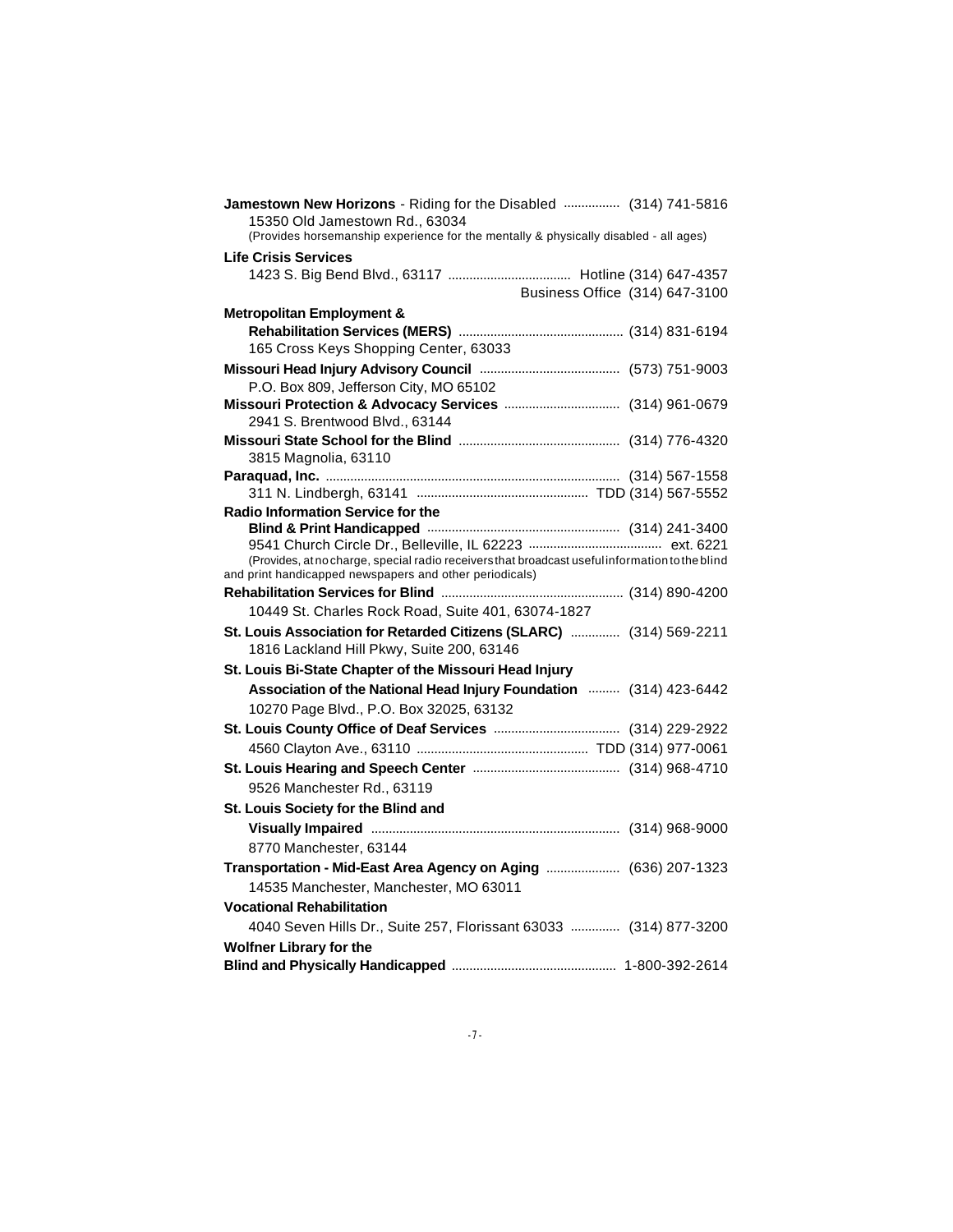### **EDUCATION**

SCHOOL DISTRICTS IN THE 13TH SENATE DISTRICT

| Administration Center - 1005 Waterford Dr., 63033-3694          |  |
|-----------------------------------------------------------------|--|
|                                                                 |  |
| Administration Building - 2559 Dorwood, 63136-4035              |  |
|                                                                 |  |
| Administration Building - 15955 New Halls Ferry Rd., 63031-1227 |  |
|                                                                 |  |
| Superintendent's Office - 3855 Lucas & Hunt, 63121-2919         |  |
|                                                                 |  |
| Administration Offices - 12110 Clayton Rd., 63131-2516          |  |
|                                                                 |  |
| Administration Offices - 1370 Northumberland Drive, 6313-14137  |  |



 *Sen. Green and Sen. Rita Days (D-Bel Nor) discuss education funding.*

### **HIGHER EDUCATION**

| Federal student college aid information                     |  |
|-------------------------------------------------------------|--|
|                                                             |  |
| 8001 Natural Bridge Rd., 63121                              |  |
|                                                             |  |
| <b>Washington University</b>                                |  |
| Hilltop Campus, One Brookings Drive, 63130  (314) 935-5000  |  |
|                                                             |  |
|                                                             |  |
| 3635 Vista & Grand, 63110                                   |  |
|                                                             |  |
| College Center - 300 South Broadway, 63102                  |  |
| Florissant Valley, 3400 Pershall Rd., 63135  (314) 595-4200 |  |
|                                                             |  |
|                                                             |  |
|                                                             |  |
|                                                             |  |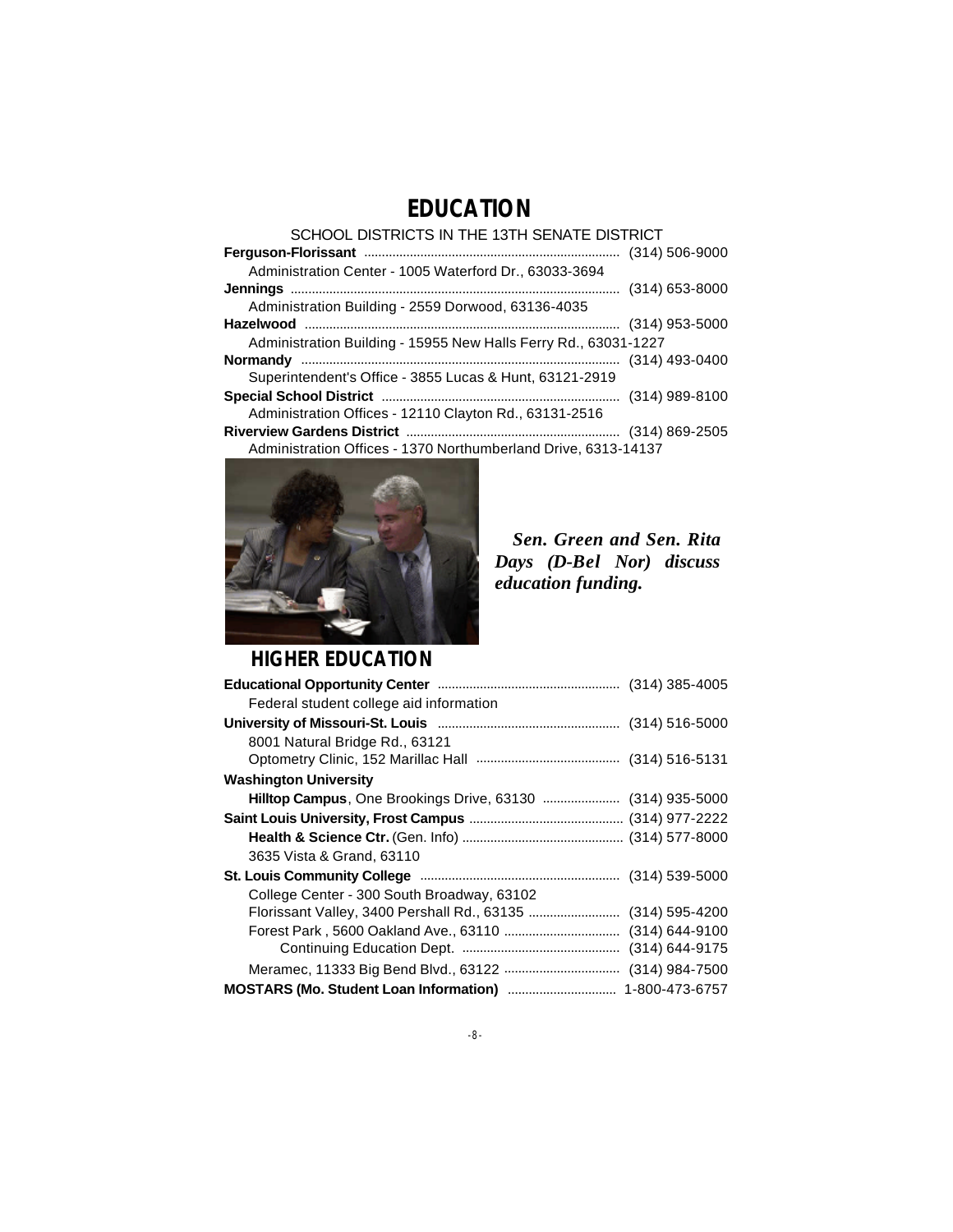### **EMPLOYMENT**

| For information about jobs or job training, contact the agencies below. Other<br>programs include payment of unemployment benefits to persons temporarily out of<br>work; bringing people and jobs together; and employment counseling, testing and<br>training.<br>Write or call: |           |
|------------------------------------------------------------------------------------------------------------------------------------------------------------------------------------------------------------------------------------------------------------------------------------|-----------|
|                                                                                                                                                                                                                                                                                    |           |
| 1222 Spruce, Rm 8100, 63103                                                                                                                                                                                                                                                        |           |
|                                                                                                                                                                                                                                                                                    |           |
|                                                                                                                                                                                                                                                                                    |           |
|                                                                                                                                                                                                                                                                                    |           |
| 505 Washington, 63101                                                                                                                                                                                                                                                              |           |
| <b>Missouri Department of Economic Development</b>                                                                                                                                                                                                                                 |           |
| Div. of Workforce Development (MO Career Centers)                                                                                                                                                                                                                                  |           |
|                                                                                                                                                                                                                                                                                    |           |
|                                                                                                                                                                                                                                                                                    |           |
| Adjudication services for disputed cases between workers<br>employers/insurance carriers. Fraud and noncompliance investigations. Workplace<br>safety. Crime victims compensation.                                                                                                 | and their |
| <b>Missouri Div. of Labor Standards</b>                                                                                                                                                                                                                                            |           |
| 3315 W. Truman, Jefferson City 65102                                                                                                                                                                                                                                               |           |
| Information on wages, hours, dismissal rights  (573) 751-3403                                                                                                                                                                                                                      |           |
|                                                                                                                                                                                                                                                                                    |           |
| Determine bargaining units and hold elections for public employees.                                                                                                                                                                                                                |           |
|                                                                                                                                                                                                                                                                                    |           |
|                                                                                                                                                                                                                                                                                    |           |
| (Refers person seeking help with employment to a number of agencies)                                                                                                                                                                                                               |           |
| 910 North 11th St., 63101                                                                                                                                                                                                                                                          |           |
| Vocational Rehabilitation (see page 7 for locations and phone numbers)                                                                                                                                                                                                             |           |

### **ENVIRONMENTAL & RECYCLING INFORMATION**

| 6267 Delmar, Room 2-E, 63130                                                                                                    |  |
|---------------------------------------------------------------------------------------------------------------------------------|--|
|                                                                                                                                 |  |
| <b>Metropolitan Sewer District</b>                                                                                              |  |
|                                                                                                                                 |  |
| (This is an information line where constituents can leave their name and number and a<br>representative will get back to them.) |  |
|                                                                                                                                 |  |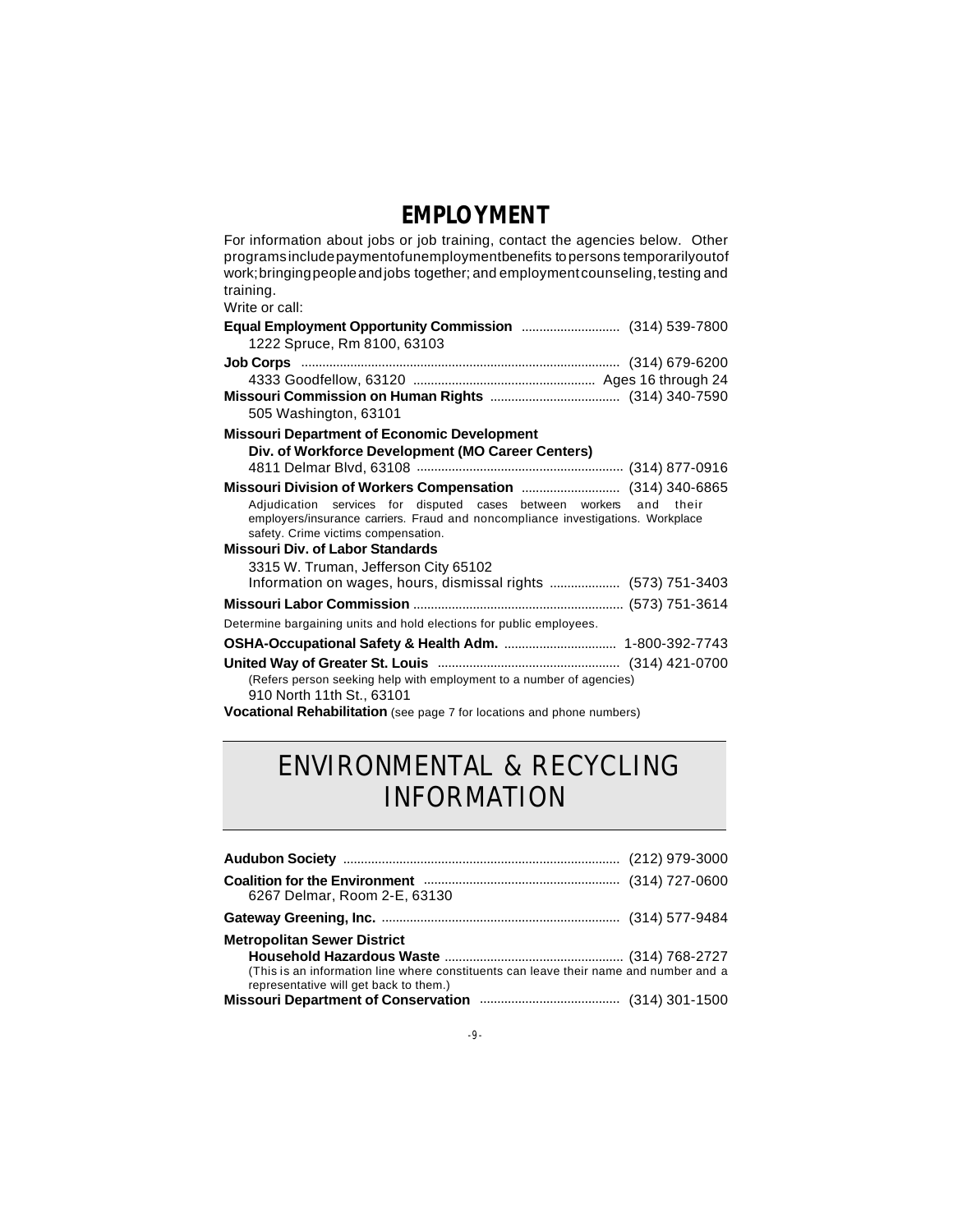| <b>Missouri Department of Natural Resources</b>                                                                                         |  |
|-----------------------------------------------------------------------------------------------------------------------------------------|--|
|                                                                                                                                         |  |
| (For information about a variety of topics concerning the environment, energy and<br>state parks.)                                      |  |
|                                                                                                                                         |  |
| Missouri Public Interest Research Group (MOPIRG)  (314) 454-9560                                                                        |  |
|                                                                                                                                         |  |
|                                                                                                                                         |  |
|                                                                                                                                         |  |
| (Information on industrial and household hazardous wastes. They will help you set<br>up a hazardous waste collection day in your area.) |  |
|                                                                                                                                         |  |
|                                                                                                                                         |  |
|                                                                                                                                         |  |
|                                                                                                                                         |  |
| San Francisco, CA                                                                                                                       |  |

### **MUNICIPAL CURBSIDE RECYCLING**

*Many cities in the 13th District offer curbside recycling.To see ifcurbside recycling is available or to obtain more information, contact your city hall.*

#### **Municipal Drop Off Recycling Centers**

#### **Jennings**:

Recycling Center, Lions Park, Lucas & Hunt & Blewitt **Florissant:**

St. Ferdinand Parkway Mon.-Fri., 9 am - 6 pm; Sat. 10 am - 2 pm

### **FOOD AND SHELTER**

| 4050 Lindell Blvd., 63108<br>2709 Woodson Rd, 63114<br>10740 W. Page, 63132-1016 |  |
|----------------------------------------------------------------------------------|--|
|                                                                                  |  |
|                                                                                  |  |
|                                                                                  |  |
|                                                                                  |  |
|                                                                                  |  |
|                                                                                  |  |
|                                                                                  |  |
| 7500 Natural Bridge Rd.                                                          |  |
| Serves Zip Codes: 63120 and 63121                                                |  |
| Thrift store: Tues - Sat 10:00 - 2:00  Food Pantry: Wed & Fri 10:00 - 2:00       |  |
|                                                                                  |  |
| 1040 S. Taylor, 63110                                                            |  |
|                                                                                  |  |
| 1411 Locust, 63103                                                               |  |
| <b>New Life Evangelistic Women's Shelter</b>                                     |  |
| County-9221 Delphine  ans. machine (314) 421-3020 or (314) 890-0486              |  |
|                                                                                  |  |
|                                                                                  |  |
| 2718 N. 13th, 63106                                                              |  |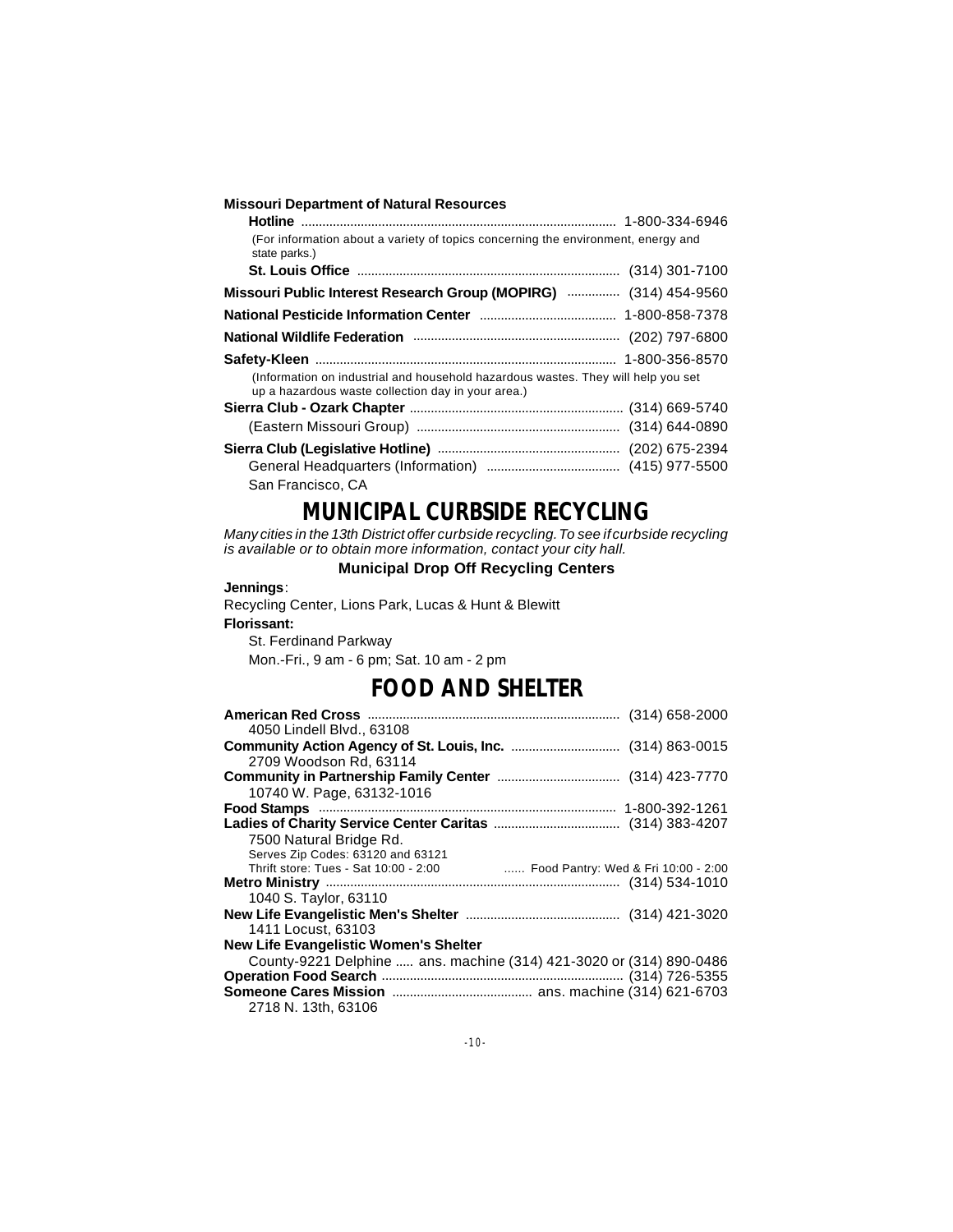|                                                                      | TTY (314) 615-4425          |
|----------------------------------------------------------------------|-----------------------------|
| St. Louis Housing Resource Center  (Homeless Hotline) (314) 802-5444 |                             |
|                                                                      | (Other Bus.) (314) 802-5440 |
|                                                                      | TTY (314) 802-5438          |

### **HEALTH RELATED SERVICES**

| Alzheimer's Disease & Related Disorders Association  1-800-272-3900                        |  |
|--------------------------------------------------------------------------------------------|--|
|                                                                                            |  |
|                                                                                            |  |
| 5615 Oershing Ave., Suite 20, 63112                                                        |  |
|                                                                                            |  |
| 111 S. Meramec, 1st Floor                                                                  |  |
|                                                                                            |  |
|                                                                                            |  |
| John C. Murphy Family Health Center and Medical Examiners Office                           |  |
|                                                                                            |  |
|                                                                                            |  |
| 6150 Natural Bridge, 63120                                                                 |  |
|                                                                                            |  |
| (Enforces ordinances and standards for food, pools and sewage)                             |  |
| <b>Vector Control</b> (Enforces ordinances and standards for mosquito and rodent control.) |  |
|                                                                                            |  |
| <b>Tel-Link</b> (Pre-natal care referrals)                                                 |  |
|                                                                                            |  |
|                                                                                            |  |
| 100 N. Euclid Ave.                                                                         |  |

#### **MEDICAID**

Medicaidis ahealth assistanceprogram administeredbythestate accordingto certain federal guidelines. Benefits are available to persons who are temporarily or permanently disabled, as well as low-income families and others.

Medicaid pays for visits to the doctor; immunization againstdiseases such as measles,tetanus andpolio;ambulance services in caseofemergency; in-patient hospital care; yearly eye examinations; children's glasses; laboratory and X-ray services;homehealth care services;familyplanning services;certain dental work and certain prescriptions and nursing home care for eligible recipients. For more information, contact:

| .                                  |  |
|------------------------------------|--|
| <b>Medicaid Recipient Services</b> |  |
| 9900 Page, 63132                   |  |

### **HOSPITALS**

| No. 1 Barnes-Jewish Hospital Plaza, 63110                             |  |
|-----------------------------------------------------------------------|--|
| <b>Barnes West County Hospital /BJC Health System  (314) 996-8000</b> |  |
| 12634 Olive, 63141                                                    |  |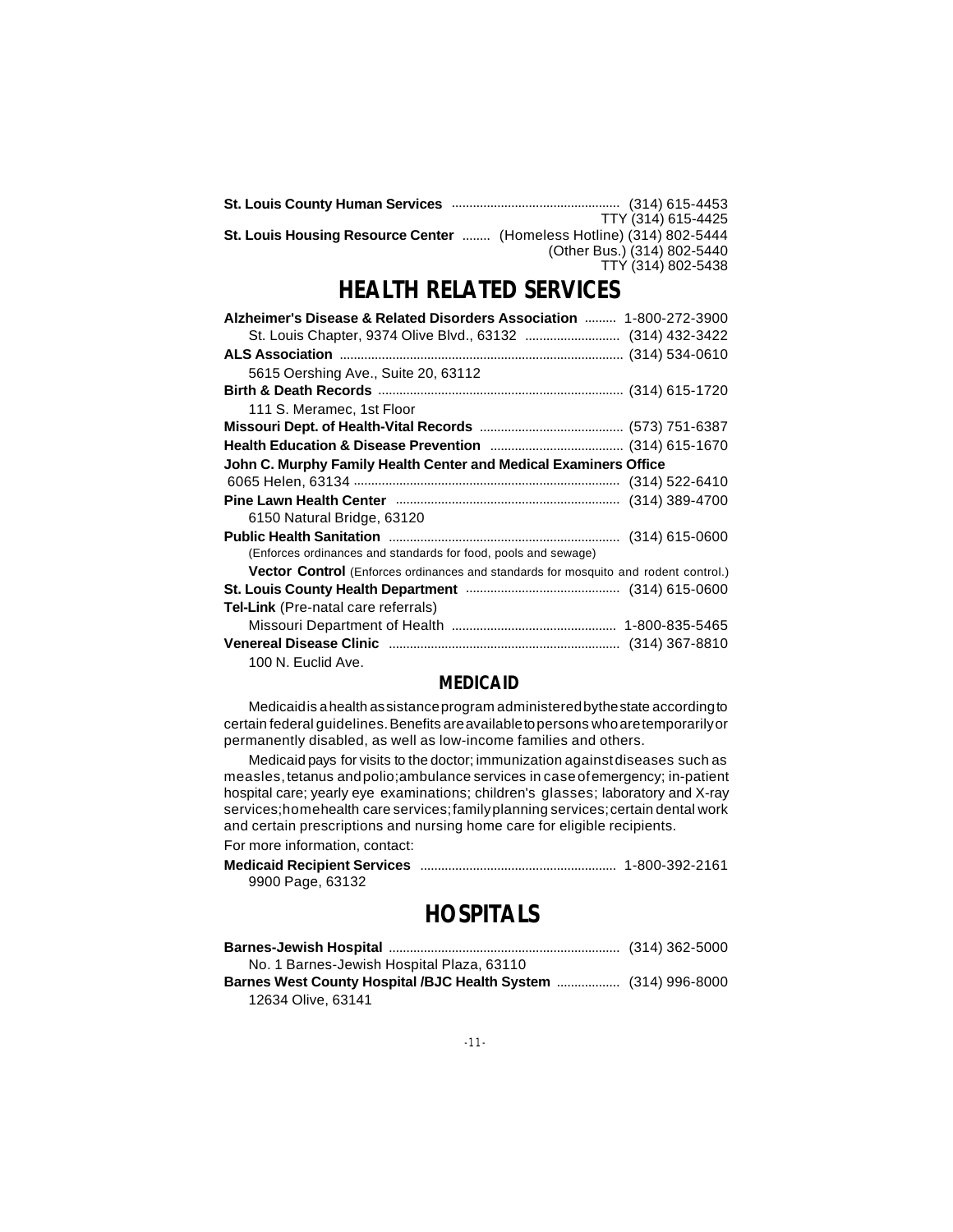| Christian Hospital (Northwest)/BJC Health System  (314) 953-6000  |  |
|-------------------------------------------------------------------|--|
| 1225 Graham Rd., 63031                                            |  |
|                                                                   |  |
|                                                                   |  |
| 6150 Oakland                                                      |  |
|                                                                   |  |
| 12303 DePaul Drive, Bridgeton 63044                               |  |
| Barnes Jewish Hospital/BJC Health System  (314) 747-3000          |  |
| No. 1 Barnes Jewish Hospital Plaza, 63110                         |  |
|                                                                   |  |
| 2639 Miami                                                        |  |
| Missouri Baptist Medical Center/BJC Health System  (314) 996-5000 |  |
| 3015 N. Ballas Rd.                                                |  |
|                                                                   |  |
| 10010 Kennerly Rd.                                                |  |
|                                                                   |  |
| 615 S. New Ballas Rd.                                             |  |
|                                                                   |  |
| 525 Couch Ave.                                                    |  |
| St. Louis Children's Hospital at                                  |  |
|                                                                   |  |
| One Childrens Place                                               |  |
|                                                                   |  |
|                                                                   |  |
| 5535 Delmar                                                       |  |
|                                                                   |  |
| 3635 Vista at Grand                                               |  |
|                                                                   |  |
| 232 S. Woods Mill Rd.                                             |  |
|                                                                   |  |
| 6420 Clayton Rd.                                                  |  |
|                                                                   |  |
| 2001 S. Lindbergh                                                 |  |
| <b>Veterans Administration Hospitals</b>                          |  |
|                                                                   |  |
| 915 North Grand, 63106                                            |  |
|                                                                   |  |
| No. 1 Jefferson Barracks Drive, St. Louis, MO 63125               |  |

### **HOUSING**

| (Insurance counseling for homeowners and renters; neighborhood revitalization<br>programs; and educational program for people who want to become homeowners) |  |  |
|--------------------------------------------------------------------------------------------------------------------------------------------------------------|--|--|
|                                                                                                                                                              |  |  |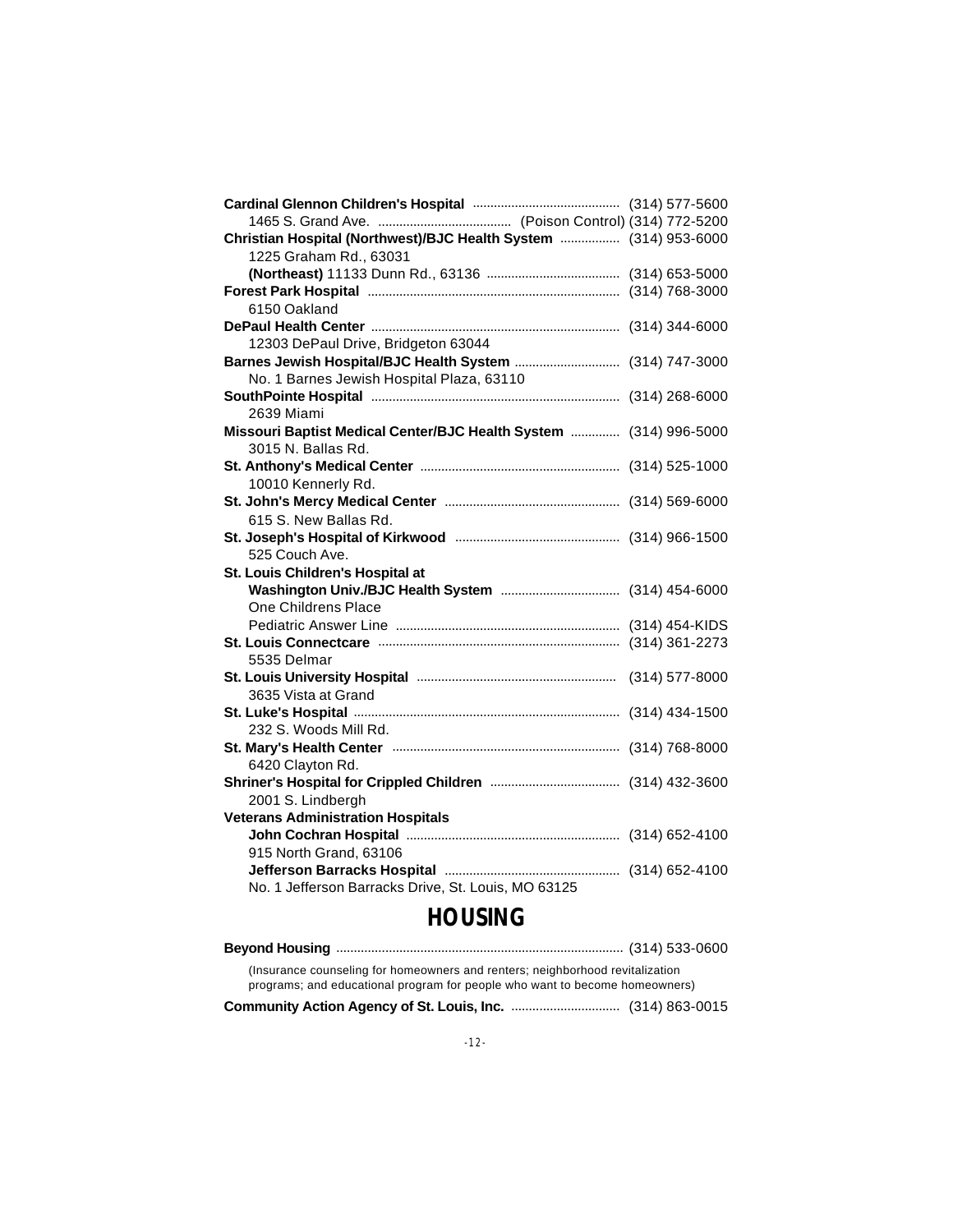|                                                                          | (314) 428-3200 |
|--------------------------------------------------------------------------|----------------|
| St. Louis County Home Improvement Grants (North County) . (314) 615-8232 |                |

### **INSURANCE**

 The Missouri Department of Insurance is responsible for investigating rates, claims concerning adjustment practices and answering inquiries of concern. Homeowners,automobile and long term care guides are available upon request. You may contact them by writing or calling:

| P.O. Box 690                              |                                     |
|-------------------------------------------|-------------------------------------|
| Jefferson City, MO 65102                  |                                     |
|                                           |                                     |
| 111 North 7th Street, St. Louis, MO 63101 | Mon. - Fri., 8:00 a.m. to 5:00 p.m. |

### **LEGAL SERVICES**

All citizens have a right to legal counsel regardless oftheir abilityto pay. If you have a question about Missouri's laws or need legal advice, please contact one of the agencies or organizations listed below:

| 100 S. Central, 2nd Floor, 63105                                                                                                                                                                      |  |
|-------------------------------------------------------------------------------------------------------------------------------------------------------------------------------------------------------|--|
|                                                                                                                                                                                                       |  |
| Can assist in locating an attorney. Small fee.                                                                                                                                                        |  |
|                                                                                                                                                                                                       |  |
| 4232 Forest Park Ave., 63108                                                                                                                                                                          |  |
| (Handles cases with consumer, landlord-tenant, and other problems for low-income clients<br>who are eligible; and for the elderly, free of charge.)                                                   |  |
|                                                                                                                                                                                                       |  |
| Provides legal services to lower income persons. They handle Social Security cases<br>and have experience with Medicaid, general relief, food stamps, consumer law and<br>bankruptcy. Fees may apply. |  |
|                                                                                                                                                                                                       |  |
| 505 Washington, 63101                                                                                                                                                                                 |  |
|                                                                                                                                                                                                       |  |
| 2941 S. Brentwood Blvd., 63144                                                                                                                                                                        |  |
| (Services limited to people with developmental disabilities.)                                                                                                                                         |  |
|                                                                                                                                                                                                       |  |
| 7900 Carondelet, Room 224, 63105                                                                                                                                                                      |  |
| (Provides easy, inexpensive way to file a claim for \$3,000 or less)                                                                                                                                  |  |
|                                                                                                                                                                                                       |  |
| St. Louis County Prosecuting Attorney's Office                                                                                                                                                        |  |
| 1st Floor, 7900 Carondelet, 63105                                                                                                                                                                     |  |
| (Servesvictimsin St. LouisCounty - guides them through social service and criminal justice                                                                                                            |  |
| systems, accompanies them during court appearances, helps replace food stamps, credit<br>cards and personal papers, offersemotional support, works with orders of protection through                  |  |
| domestic violence, provides services to victims in juvenile courts.)                                                                                                                                  |  |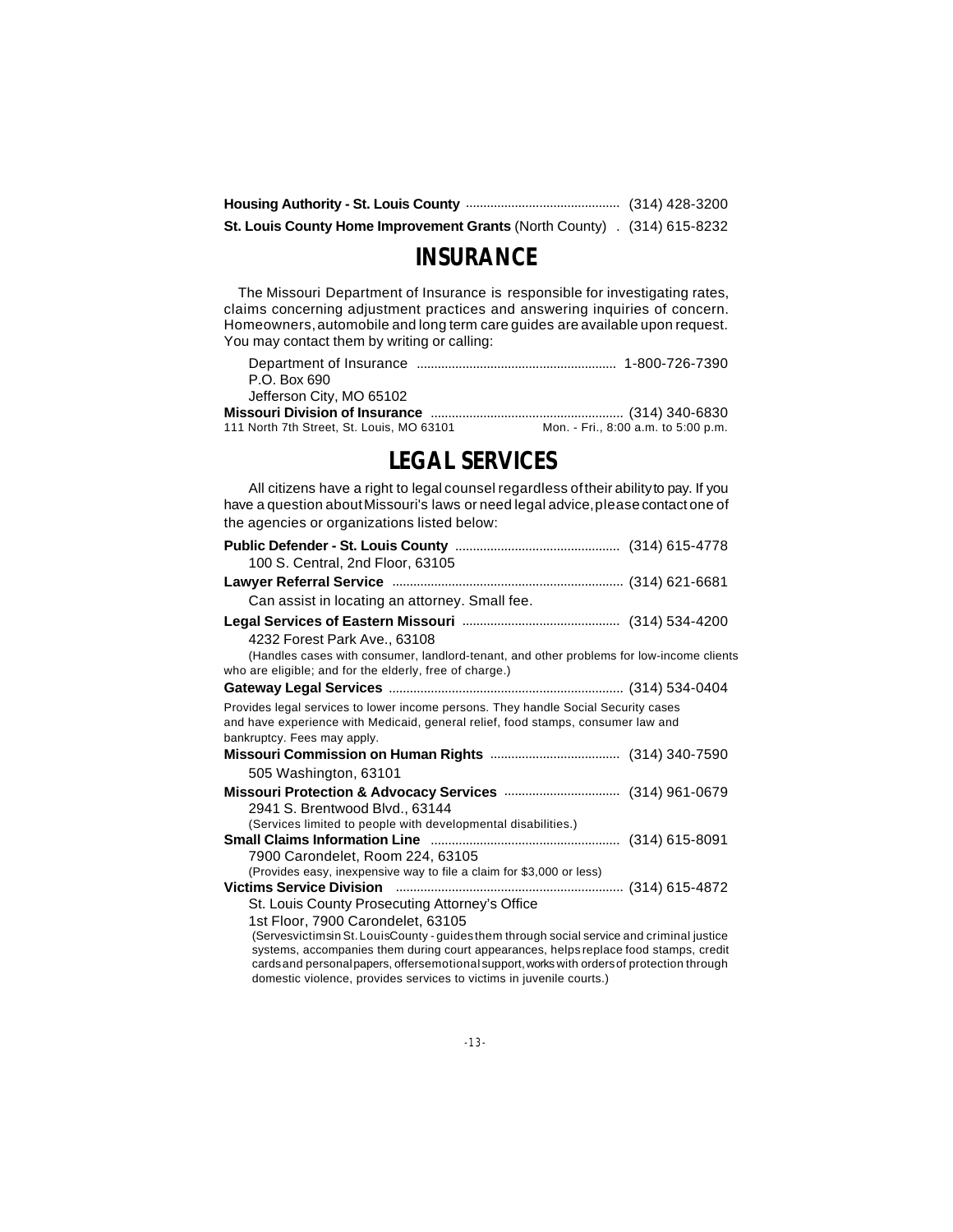### **MENTAL HEALTH SERVICES**

| <b>Barnes Jewish Hospital Behavior Health Services</b>        |  |
|---------------------------------------------------------------|--|
| 343 S. Kirkwood Rd, Ste. 200, Kirkwood 63122  (314) 206-3400  |  |
| <b>Barnes Jewish Hospital</b>                                 |  |
|                                                               |  |
| <b>Bellefontaine Habilitation Center</b>                      |  |
| 10695 Bellefontaine Road, St. Louis 63137  (314) 340-6000     |  |
| Div. Of Alcohol & Drug Abuse Regional Office                  |  |
| 5400 Arsenal St., Room A-419, St. Louis 63139  (314) 877-0370 |  |
| <b>Hawthorne Children's Psychiatric Hospital</b>              |  |
|                                                               |  |
|                                                               |  |
| <b>St. Louis Psychiatric Rehabilitation Center</b>            |  |
|                                                               |  |
| <b>St. Louis Regional Center</b>                              |  |
|                                                               |  |
| <b>St. Louis Developmental Disabilities Treatment Centers</b> |  |
|                                                               |  |
|                                                               |  |



 *Sen. Green and Rep. Gina Walsh (D-69) discuss mental health funding.*

### **SENIOR CITIZEN SERVICES**

#### **MEDICARE /SOCIAL SECURITY**

If you are eligible for Social Security monthlybenefits and 65 or older, you are alsoeligibleforMedicare for health benefits.There is no costto you for thehospital part of Medicare (Part A), which pays for a large portion of any hospitalization you may require.

**You may check on Medicare benefits with the Social Security Administration at** ............................................................................. 1-800-772-1213

website: www.ssa.gov

#### **Local Social Security Offices**:

5669 Delmar Blvd. 8151 Clayton Road 815 Olive Street<br>1785 N. New Florissant Rd. 9525 Lewis & Clark Blvd. 1785 N. New Florissant Rd.